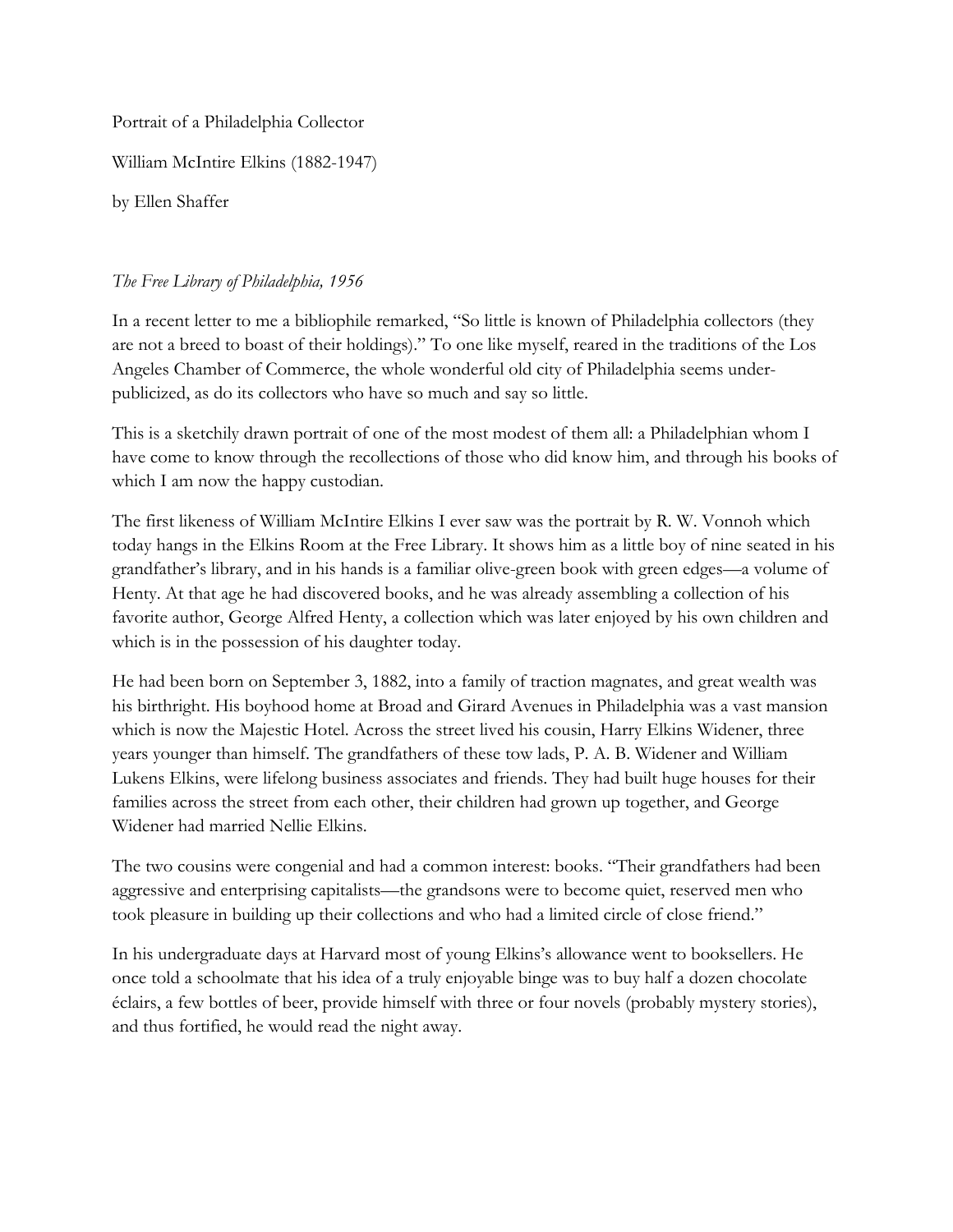In 1905 he was graduated from Harvard, and that same June he married the beautiful Miss Elizabeth Tuckerman of Ipswich, Massachusetts. A year later he was settled in his lifelong profession of investment banking (the choice was his father's rather than his own), and he had already found his way to the door of Dr. A. S. W. Rosenbach. He was buying more or less at random, as young collectors usually do—extra-illustrated books, color-plate books, and an occasional volume of Dickens, Thackeray, and Lever. His cousin, Harry Widener, was following a similar buying pattern. First editions of Stephen Phillips, Henry Arthur Jones, and Arthur Wing Pinero were also early enthusiasms of young Elkins, and he had a token collection of George Bernard Shaw. Both cousins enjoyed collecting Stevenson. Harry Widener, or course, continued in this interest and built up a great collection. William Elkins turned to other fields, but he used to say that he learned on Stevenson. This collection, although small, continued one rarity—a sketchbook of Stevenson's with pen-and-ink drawings, watercolors, and a few original poems. Perhaps it was about this time that Mr. Elkins also made the delightful little Kate Greenaway collection that his daughter has today.

The Restoration Theatre appealed to him, and he bought slender volumes of Dryden, Congreve, and Wycherley. He son decided that that field was to diffuse, for already he felt the satisfaction that comes from collecting in a more limited range where one can achieve near-completion.

His first major collection was of Goldsmith, whose writings he enjoyed and admired. During this college years he had seen a play called Oliver Goldsmith. "It was the first time," he says, "that I had ever seen the actors mingle with the audience—Samuel Johnson, Sir Joshua Reynolds, Boswell, David Garrick, all sitting in a box and Oliver Goldsmith wandering up and down the aisle directing a rehearsal of She Stoops to Conquer." This memory captured his imagination, and no one has collected Goldsmith with more thoroughness. He acquired first editions, variants, and letters. His first edition of the Vicar was in contemporary calf, and it had belonged to Mrs. Horneck, mother of Mary Horneck, the Jessamy Bride. He had over fifty different editions of this title. He acquired the papers of John Newbery, which include Goldsmith's accounts with that publisher and show Goldsmith's painful experiences as a hack writer. There are even pitiful records of his indebtedness to his landlady for washing, mending, sassafras, and tea. Garrick's original manuscript of "An Extempore Epitaph" on Oliver Goldsmith which occasioned *Retaliation* is there, as is a collection of correspondence in which every member of that famous organization "The Club" is represented. *Thernodia Augustalis* had belonged to Horace Walpole. It is one of two known copies; the other is in the Widener Memorial Library at Harvard. One copy of the first edition of The Citizen of the World had belonged to Dickens; perhaps it was an unconscious indication of Mr. Elkins's next important collection.

In Austin Dobson's *Life of Goldsmith* (1888), there is a bibliography of Goldsmith by John P. Anderson. Mr. Elkins used this as a guide in the beginning and rapidly outgrew it. Since he knew its deficiencies, he felt the need for another bibliography. "I made a laborious study of all the items," says Mr. Elkins, "In the most elaborate bibliographical manner. I would hold one edition in my left hand and another in my right comparing them page by page and line by line, until I grew heartily sick of the whole bibliographical business. I had made extensive notes and brought them all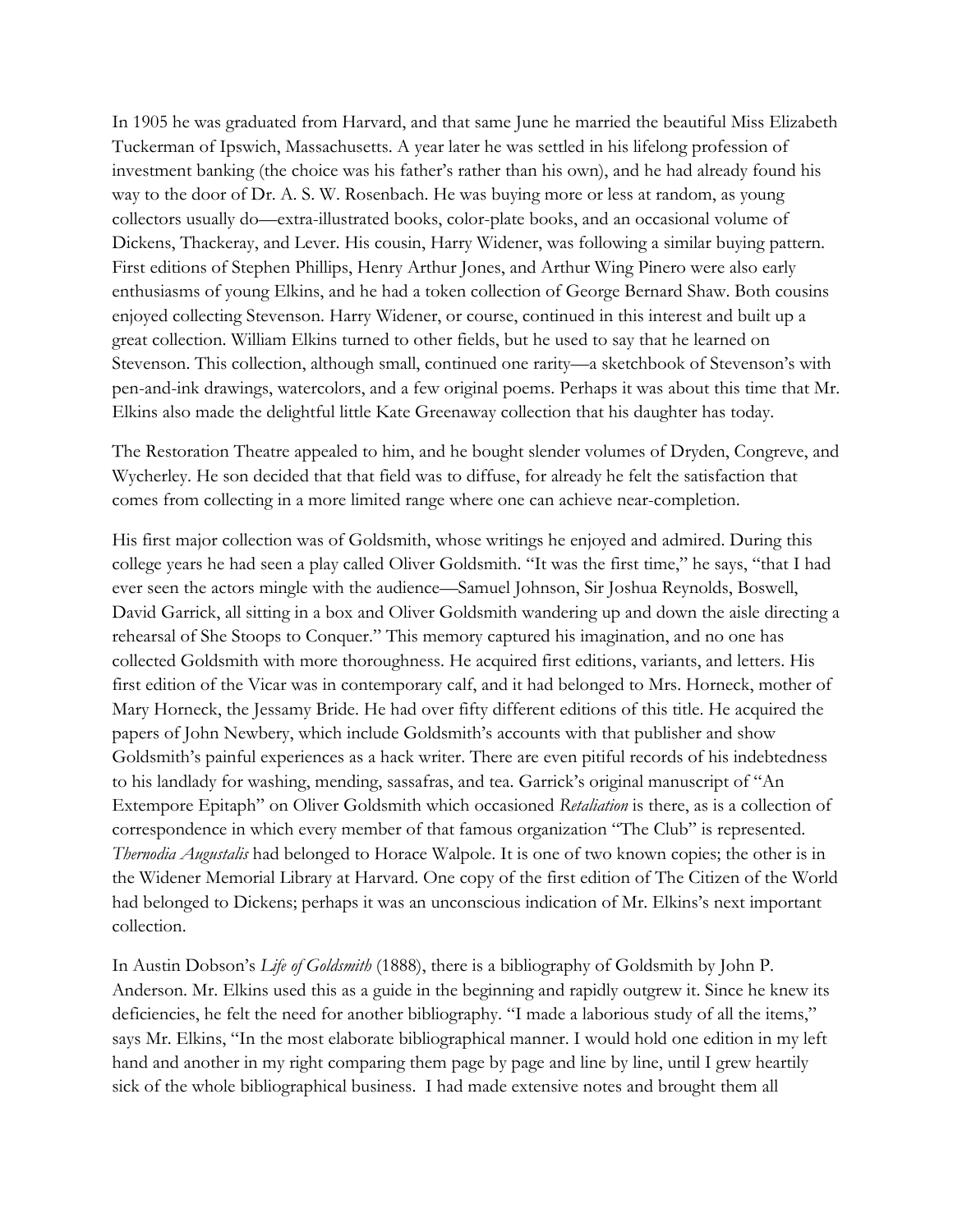together in a manuscript which I supposed would have been as detailed a study of Goldsmith as existed up to that time."

During the First World War Mr. Elkins had the notes with him in Washington (he was a lieutenant in the Naval Reserve), and in some inexplicable way, they were lost and never recovered. He had no heart to do the work over again, and eventually he hired Temple Scott to write a bio-bibliography of Goldsmith, an account of the Elkins collection which was published in 1928.

Since bibliographical technicalities had wearied him, he resolved to have more sheer enjoyment with his next collection, and he decided to make it a sentimental one.

The fact that he suddenly had an unparalleled opportunity to secure such a collection may have prompted the decision. Harry B. Smith, who in 1914 had issued the catalogue of his famed Sentimental Library, was obliged to sell it. Dr. Rosenbach was eager to buy it. Edwin Wolf II recalls that then as on later occasions, Mr. Elkins advanced money to Rosenbach. (One of these occasions was in the case of the Perry Library where, to insure an immediate return of part of the investment, Dr. Rosenbach had interested Joseph Widener in the Four Folios of Shakespeare in the Perry Collection, which he agreed to purchase for \$60,000. Years later his son and daughter, P. A. B. Widener II and Josephine Widener, presented these Folios to the Free Library in memory of their father.)

The Sentimental Library was a project after Mr. Elkins's own heart. He made the necessary loan to Dr. Rosenbach, who purchased the collection *en bloc*. As Edwin Wolf remembers it, Mr. Elkins was given, as his profit for lending this money, the three presentation Keats first editions which were in the collection. *Poems* in the original boards was inscribed by Keats to Richardson. *Endymion* in contemporary calf was a gift of the poet to his brother George, and *Lamia*, also in original boards, had a presentation inscription from Keats to J H. Reynolds. For purchase Mr. Elkins singled out five other examples of what he called "literiana" (the word was his own and meant those delightful books which were not an actual part of his special collection; but which might well be in any collection of English literature.). They were Charles Lamb's worn copy of Drayton's works in which he had written over 1,700 lies, mostly fro old ballads; Thackeray's sketchbook; the copy of *Vanity Fair* which the author had given the Marchioness of Normanby, and fine sets of *The Newcomes* and *The Virginians* in parts.

The real interest that Mr. Elkins had in the Sentimental Library, however, was in the Dickens holdings. He purchased forty-two books by Charles Dickens, all of them rare and twenty-four of them presentation copies. There were volumes given by Dickens to his aunt, to his sister, to his daughters, to such intimate friends as Thomas Talfourd (to whom he dedicated *Pickwick*), and to such celebrities as Victor Hugo.

The greatest rarity in the entire Sentimental Library was a presentation set of *Pickwick*, which has generally been conceded, except for manuscripts, to be the most notable single Dickens item in existence. The recipient was not a great literary figures or anyone of importance. She was a charming girl of seventeen; her name was Mary Hogarth, she was Charles Dickens's sister-in-law, and he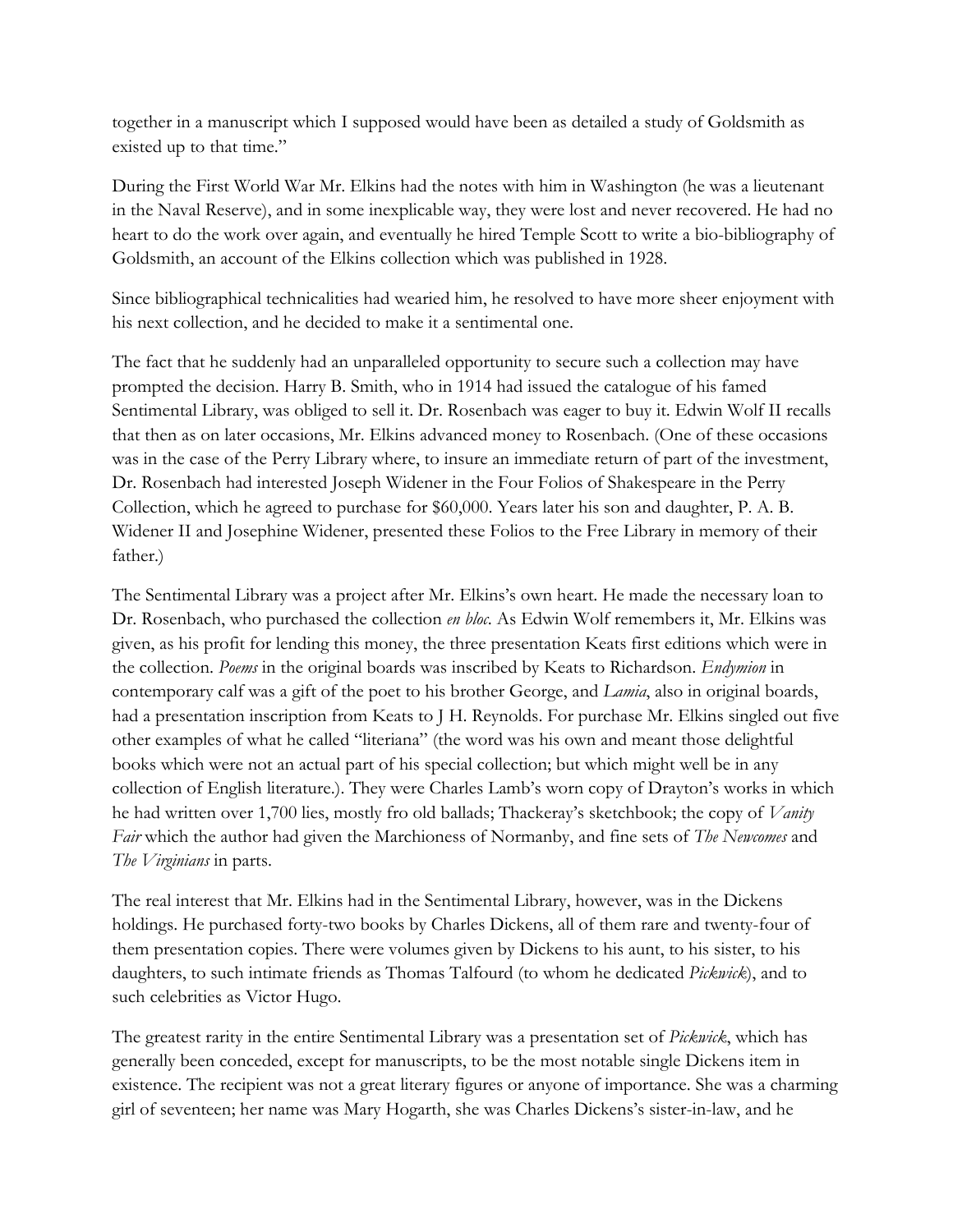probably was more sincerely devoted to her than to anyone else in his entire life. She made her home with the Dickens family, and as each number of *Pickwick* appeared, it was inscribed to her. Shortly after Part XIV was issued, she died suddenly, and the author was so affected by her death that he was unable to continue with *Pickwick* for a time. The remaining parts he gave to her father, George Hogarth, who in turn presented them to one of Mary's Friends, a Miss Walker. The history of this set of *Pickwick* is a story in itself. The parts went out to India and then came back again. An alert bookseller who recognized them for what they were once saved them from the binder's knife. Their owner at that time wished to have them rebound so that the children could read them. Later another owner, William Wright, had them placed in the handsome green and black morocco slip case in which they rest today. William Wright was, I venture to say, a man of books in a far deeper, fuller sense than any member of the Bibliographical Society—he not only collected them, he also made them at the Paris race tracks where he was the leading bookmaker of the '80s. And did Mr. Elkins acquire this, the greatest prize of the Sentimental Library? You are absolutely right, he did, and his daughter still recalls the jubilation.

Other additions were made to the Dickens collection from time to time—the original sketches done by Hablot K. Browne for *Copperfield*, *Dombey*, and *Bleak House*; the copy of *Chuzzlewit* which Dickens gave to Hans Christian Andersen, and the broadside of *The Great International Walking-Match*. Dickens's memorabilia pleased Mr. Elkins. In his library he sat at a desk used by Dickens for years on whose surface the imprint of the author's signatures still shows faintly, and on the desk were Dickens's own postal scales, matchsafe, and twine holder.

The joy of acquiring a great treasure which everyone knows about is only exceeded by discovering one which no one has previously known about. Mr. Elkins experienced that pleasure, too. Around 1925, Mr. George J. C. Grasberger, a newspaperman and freelance bookseller, rummaged through a pile of odds and ends at Hekils's. He came across an unusual sketchbook called *Metamorphoses*. The pages were folded in such a way that, after one had admired a sketch as it first appeared, half the sheet could be lifted and an interesting combination formed with the sketch beneath. The elephant's head might be matched cleverly with the owl's body, or the giraffe's body might have the head of a swan. Mr. Grasberger intuitively knew what he had found; it was the little book of sketches which Thackeray made about 1853 for the children of his friend, Mr. William B. Read of Philadelphia, with whom he stayed during this first visit to America. Needless to say, another Philadelphian welcomed the little volume to his shelves, and his daughter again remembers his glee.

The last and greatest collection which Mr. Elkins formed was his favorite. Like many another collector he finally found Americana irresistible and, he even sold his magnificent collection of Stiegel glass to acquire Americana items. He kept few notes on the other collections, but his card file of Americana makes it possible to follow his progress. At the Turner and Munn sale held in New York in 1926 he found more books for this growing collection, and one must have rejoiced his heart—Cotton Mather's own copy of Manton's *Practical Commentary* of 1662 went to him for only \$8.00. Few pleasures are greater than getting such a bargain.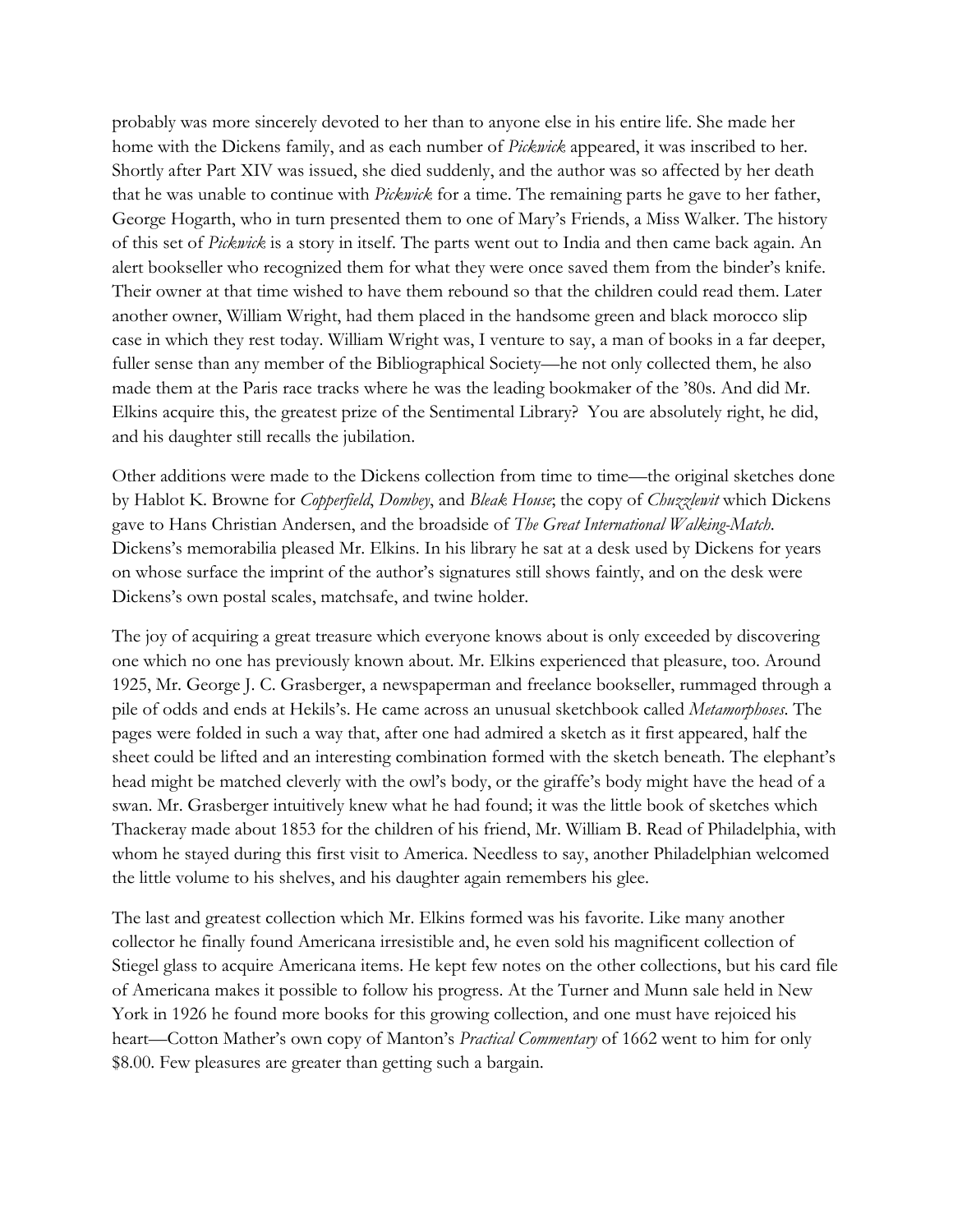The Leconfield sale held at Sotheby's in London in 1928 brought on the market such treasures as are found only once in a lifetime. One-third of the entire amount realized by the sale—over  $£21,000$ —was paid by Dr. Rosenbach, who was buying for Mr. Elkins. The outstanding rarity of this sale was an unpublished manuscript, *A Trewe Relatyon of the Procedinge and Occurrentes of Momente which have happened in Virginia*, written about 1625 by George Percy, soldier of fortune, enemy of Captain John Smith, and deputy governor of Virginia during the years 1609-1612. (The manuscript is still unpublished.) Another item which might cause an Americana collector sleepless nights was the manuscript map of the Northwest Passage drawn by Dr. John Dee for Sir Humphrey Gilbert about 1583, just before Sir Humphrey took off on his last and fatal voyage to Newfoundland. (The first Englishman to establish a colony in the New World, he was a half brother of Sir Walter Raleigh.) These two great Americana items and ten others of almost equal importance quietly crossed the Atlantic and found a place in Mr. Elkins's library.

Other sales turned up other books; the Leiter, Goelet, Jeffrey, and Breaker sales are notes in his card file. One of his most exciting acquisitions during the period was Bigges's *Summarie and True Discourse of Sir Francis Drake's West Indian Voyages* with the folding maps or city plans in a separate portfolio. The English text describing the four city plans is on a single sheet as originally printed and is unique in that state. More important, there is a sheet with the same text in French, and of this no other copy is known.

Eleven years after the Leconfield sale, came another opportunity. Mr. Elkins had evidently been using Herschel V. Jones's *Adventures in Americana* as one yardstick by which he measured his collection. He had acquired twenty-six titles in that list when in 1939 the Herschel V. Jones Library was offered for sale. Again Rosenbach was desirous of buying the entre collection, and again he secured from Mr. Elkins the necessary financial backing. Mr. Elkins, in return, of course, was able to choose certain books for his collection. He acquired a total of 142 titles, seventy-nine of which were among the rarities described in *Adventures in Americana*. Thirty-nine of the 142 were in the period of early voyages and discoveries. They included such books as the copy of the Columbus Letter from the Sir Thomas Phillipps collection and Job Hortop's *Travailes of an English man* (London, 1591), the first account of Mexico by an Englishman and one of three copies located by the *Short-Title Catalogue*. Nine Ptolemies were included in this section also. In the period of Early Settlements 1608-1783, Mr. Elkins added seventy-nine titles, forty-nine of which were in *Adventures in Americana*. There were thirteen Mathers among them. In the period from 1784-1926, he added twenty-four books, including the Hoe copy of Filson's *Discovery, Settlement and Present State of Kentucke* (1784), with the map. The Jones books comprised one-third of Mr. Elkins's Americana holdings; the other twothirds he acquired over a period of twenty years.

He was an exacting and discriminating collector. When one examines a book from his shelves it usually proves to be all that one could hope for and more. Benzoni's *Historia del Mondo Nuovo* (Venice, 1565) is a fine copy and it bears the neat signature of the cartographer, Ortelius, to whom it once belonged. Hubbard's *Narrative of the Troubles with the Indians* (1677) is in its original binding—the work of John Ratcliff, who came in 1663 to bind the Eliot Indian Bible and was the first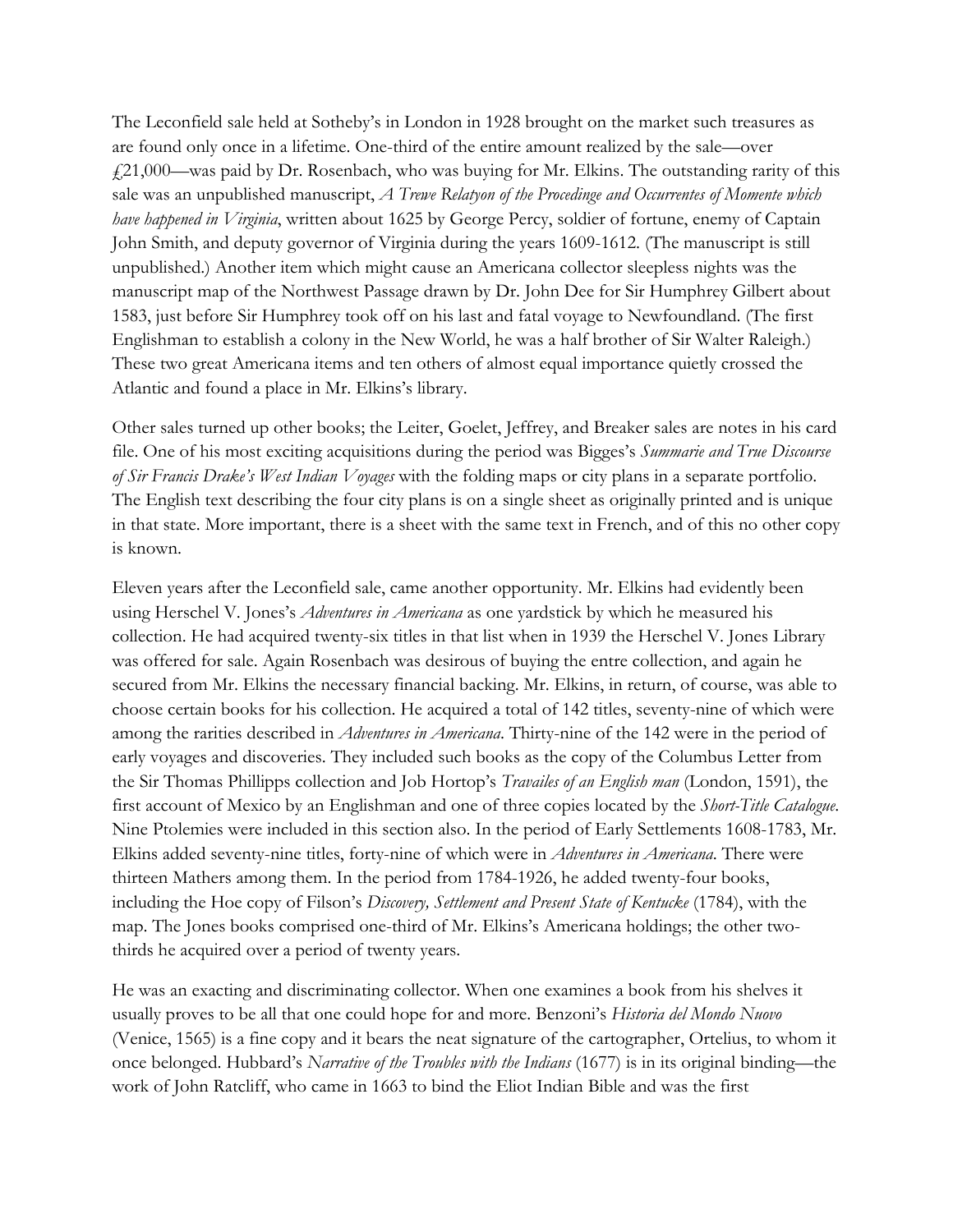professional binder known to have practiced his trade in colonial America. (Mr. Elkins had the Eliot New Testament--George Livermore's copy.) The Hakluyt *Divers Voyages* (1582) has the rare Thorne map. The set of De Bry's Voyages is from the Holford library, collated an annotated by the Earl of Crawford, whose comment on the English edition Part I is that is is a very fine copy indeed, high praise from a restrained Scotchman, which applies to the set as a whole. When our Americana specialist, Howell Heaney, started checking the collection, he was heard to murmur, "Imagine being paid to look at books like these."

The total count of items in the Elkins collection of Americana is about 380, and three-quarters of them are before the year 1701. It is a small collection, but a highly selective one. There is also his collection of early American prints—his Reveres and his Doolittles—but that, at this time, is too long a story.

Book collecting was only one part of Mr. Elkins's busy life. A newspaper article described him as financier, clubman, welfare leader, trustee, and director of numerous organizations, senior member of an investment firm, and a member of the New York and Philadelphia stock exchanges. His pioneer work with the old Philadelphia Welfare Federation earned him the name of "Welfare Bill." As an efficient businessman he felt that individual campaigns by various charities duplicated effort, and he was one of the first to advocate the united charities drive now known as the Community Chest. Books were sandwiched into a busy day; he usually got up at 5:30 A.M., had coffee in the library, and worked with his collections until about eight.

Like most collectors, he sometimes entertained the thought of selling his books at auction. He was eager to see how well had had done—how much his judgments were justified. Like most collectors, however, he wanted to have an auction and, at the same time, have his books. He made various preparatory notes from time to time, but he never took serious steps in regard to an auction. It would be interesting to know if the auction of the library of his old friend A. Edward Newton influenced him in any way. After that sale at least one collector decided that he could never bear to have his books separated, and he gave them to an institution. Mr. Elkins may have come to feel the same way.

His book friendships were usually concentrated and of many years' standing. He and his cousin Harry Widener must have happy times with their books before Harry Widener was lost on the *Titanic* at the age of 27. Probably about the time that Mr. Elkins became a customer of Dr. Rosenbach in 1906, he first met A. Edward Newton. Ellis Ames Ballard, the Kipling collector, was his friend, as was Morris Parrish, whose great Victorian collection is now at Princeton. The members of the Philobiblon Club were other associates in the joys of book collecting.

Much of his book buying was done through the two Philadelphia firms of Rosenbach and Sessler. From 1908 on he bought occasionally from Maggs Brothers, and B. F. Stevens, Quaritch, and Francis Edwards were other London firms with whom he did business. The names of Goodspeed, Harper, Heartman, and Henkels appear in his brief Americana records. He picked up various books at auction, usually through Philadelphia dealers.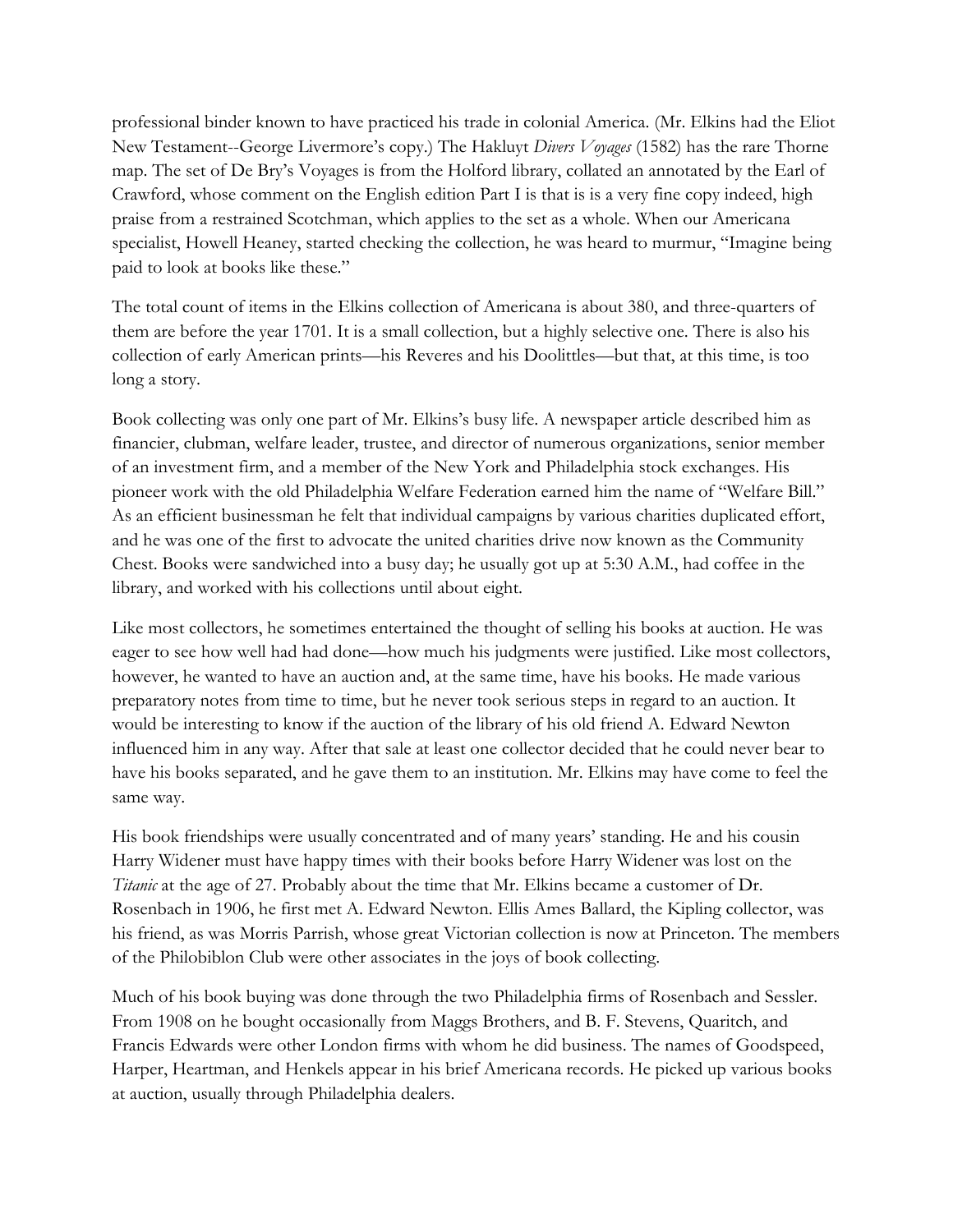He had not wished to be a banker; his daughter says he wanted to be an architect, an a newspaper article once mentioned that he would have liked to have been a publisher. The fact that he was devoted to literature, music, and art did not, however, keep him from being an exceedingly competent financier, and his tremendous knowledge of securities did not interfere with the warmhearted, sentimental enthusiasm he had for his books. He was an independent collector. Booksellers and fellow collectors undoubtedly gave suggestions and advice, but he seems very definitely to have known where he was going.

Most collectors are fairly voluble, but Mr. Elkins usually let others express themselves. In a group he had the gift of drawing others out. Perhaps it was just as well. He was often one of a trio that included A. Edward Newton and Dr. Rosenbach, and it has been suggested that in such a group there was need for one good listener. Possibly the only time he ever made a public talk on books was one evening at the Free Library of Philadelphia, when he was reluctantly pressed into service because Dr. Rosenbach, the scheduled speaker, had become ill. He suffered agonies of nervousness beforehand, but he was an excellent extemporaneous speaker, and those who heard him that evening twelve years ago have never forgotten it.

He had, I believe, only one "book" to his credit: *Eddie Newton's Ride*, which he planned to issue in a very limited edition for himself and A. E. N. Mr. Newton, however, read the series of jingles at a meeting of the Book Table, and that organization got permission to publish it and sell it for the benefit of their Booksellers Benevolent Fund. Newton used to inform Mr. Elkins of the varying market prices of this little booklet, and they both were very pleased when it reached \$11.00.

Among his friends he is remembered as a peacemaker and one who fled from any discord. It was hard for him to be cross with anyone. The butler who was daily drunk on the job would be fired by the exasperated Mrs. Elkins. He would then pour protestations of sorrow and a willingness to reform into the ears of his good-natured employer, and Mrs. Elkins on coming down to breakfast next morning would find the penitent meekly going about his duties. A short time later the whole incident would be repeated.

When he traveled he was very much himself—an American and a Philadelphian. His daughter says that he used to like to stand and frankly admire the New York skyscrapers, instead of showing how much at home he was by feigning indifference to them. After all, he wasn't at home. In Europe he was an unaffected American. He never learned a foreign language. His daughter's French was fluent, but he disdained her help and insisted on addressing the French in plain, straightforward American. Somehow they always understood him. A favorite pastime abroad was to go into a shop and buy peppermints for the local children, who, naturally enough, followed him in droves.

He was a quiet, conservative person, a Republican and an Episcopalian. He enjoyed his great wealth, the houses he owned, the yacht in which he spent his leisure off the Maine coast, and the books which he was able to buy. His was not the hearty exuberance of the person who has suddenly come into wealth; he was born to it and he took it for granted. He could afford to be unpretentious. On one occasion when he was in New York an unexpected engagement necessitated evening clothes,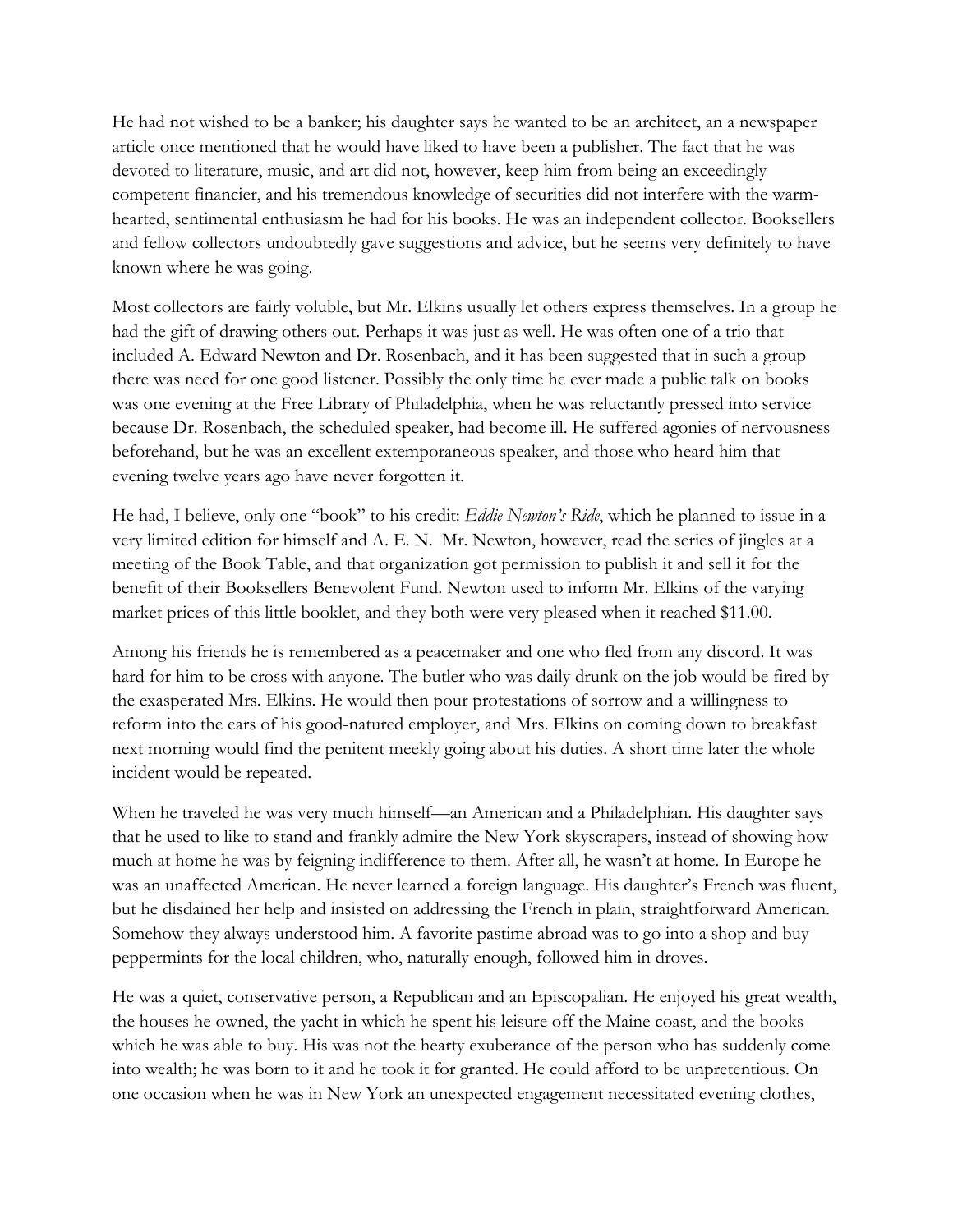which he was obliged to rent. He found the suit comfortable and he liked it. Next day, instead of returning it, he bought it.

Lessing Rosenwald once remarked that Bill Elkins was the sweetest man he ever knew, and his lifelong friend and business partner, Caspar W. Morris, said that he was the kindliest man in the world. A Edward Newton in a letter to Dr. Rosenbach once remarked the he was "as good as he was rich."

After Mr. Elkins built his beautiful home, "Briar Hill," at Whitemarsh, and life seemed unusually pleasant, he experienced a series of tragedies. Both his sons died suddenly, and after a period of invalidism, his wife also died. Mr. Elkins later married Lisa Norris Harrison. She was especially interested in modern art and enjoyed collecting the paintings of such artists as Pissarro, Matisse, Renoir, Degas, and Van Gogh, and so Mr. Elkins collected them with her and devoted less time to his books. He did, however, make one more notable addition to his library.

One noon he appeared at Sessler's, as he so often did, and informed Mabel Zahn that he would like some of the watercolor paintings of Beatrix Potter, the creator of Peter Rabbit. A little investigation showed that chances of getting such material were few indeed; practically all of Miss Potter's work was held by the Tate Gallery in London. Many months later, however, the good fortune that favors book collectors came to the rescue. The original manuscript of *The Tailor of Gloucester*, Beatrix Potter's favorite of all her works, together with the first dainty illustrations she had painted for it, was to be sold at auction at Sotheby's. The manuscript had been written for Freda, the daughter of Beatrix Potter's dear friend and former governess. Freda, or some member of her family, had evidently been forced to part with this treasure. Miss Zahn notified Mr. Elkins, who was at this time very ill, and he sent her word that she was to buy it. When she asked for more specific instructions, she received the most dangerous and powerful weapon any dealer can bring into the auction rooms: an unlimited bid.

It had been estimated that the little manuscript would bring the equivalent of \$2,000. However, an unknown bidder gave sharp competition that day and only withdrew when the price had reached over  $\frac{1}{2}$ 1,000. It was later learned that the unknown bidder represented the city of Gloucester. Could Mrs. William Heelis of Sawrey, the hearty old soul whom Beatrix Potter became, have lived to have known about this, she doubtless would have applauded. Mrs. Heelis had great enthusiasm for Americans.

When the manuscript was ready for delivery, Miss Zahn was delighted to learn that Mr. Elkins was having a good day. It was sent out to him, he thoroughly enjoyed looking it over, and presented it to Mrs. Elkins. That night an unexpected relapse brought on the end. It was June 5, 1947, and he was not yet sixty-five. The original manuscript of *The Tailor of Gloucester* had been his last purchase, and it was one worthy of him.